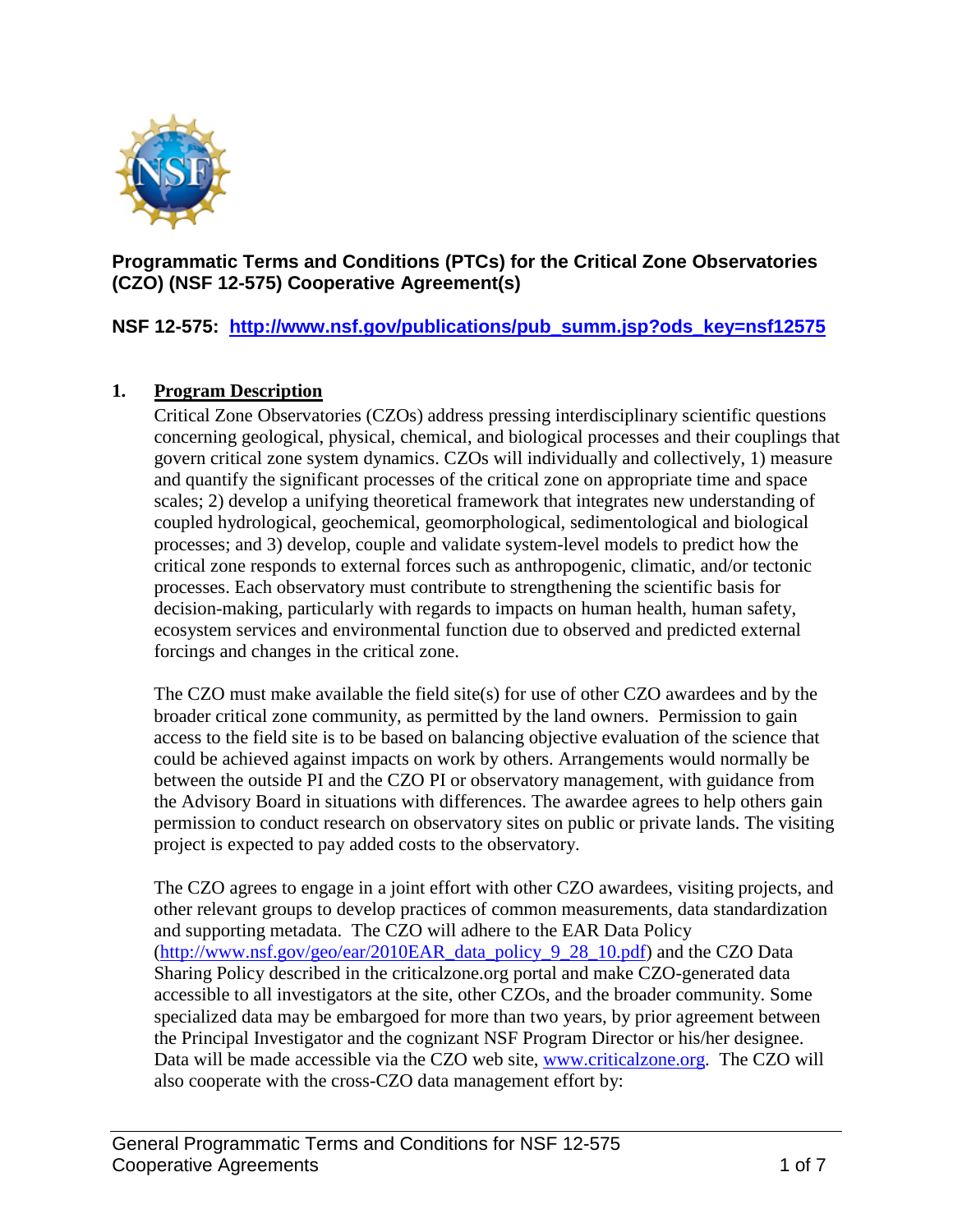- a. releasing datasets to the CZO integrated data management system (CZOData) using the standardized dataset formats, metadata and other conventions (when they are established) according to the CZO network data sharing agreement published in [www.criticalzone.org;](http://www.criticalzone.org/)
- b. the participation of the CZO site data manager and a science team representative in the Information Management Committee of CZOData.

The CZO is required to participate in collaborative network activities facilitated by the CZO National Office (CZO-NO).

## **2. Project Governance**

The Awardee will ensure that an efficient and effective overarching governing structure is in place throughout the award period to support all critical or significant project activities. Among the governing components of each CZO will be the Director, the Executive Committee, the Advisory Board, the CZO Network Implementation Group, and the CZO Network Steering Committee.

- a. The Awardee organization will accept the overall management and budgetary responsibility for the proposed CZO, and should develop financial and management plans that are able to respond to opportunities provided by scientific breakthroughs and unexpected events, without changing the overall scope of the project.
- b. **PI/Director**: The PI is the Director of the CZO. He or she will oversee all CZO activities, serve as the lead in terms of the overall administration and integration of the multidisciplinary research, education, and goals of the CZO and be the intellectual leader of the CZO. The CZO Director must have the capacity to develop and lead a multidisciplinary team for fulfilling the vision of the CZO. Key responsibilities include:
	- i. being the primary point of contact with NSF for all CZO related matters;
	- ii. coordinating research, education and outreach activities among all CZO participants and institutions;
	- iii. meeting frequently with the Executive Committee and researchers at the CZO to help them implement, assess, and achieve their goals, as well as overall CZO goals, and establish new goals when appropriate;
	- iv. strategic planning, establishing of yearly project goals and assessment milestones;
	- v. compiling and contributing data and information needed to assess scientific progress and administrative effectiveness of the CZO in achieving its strategic goals;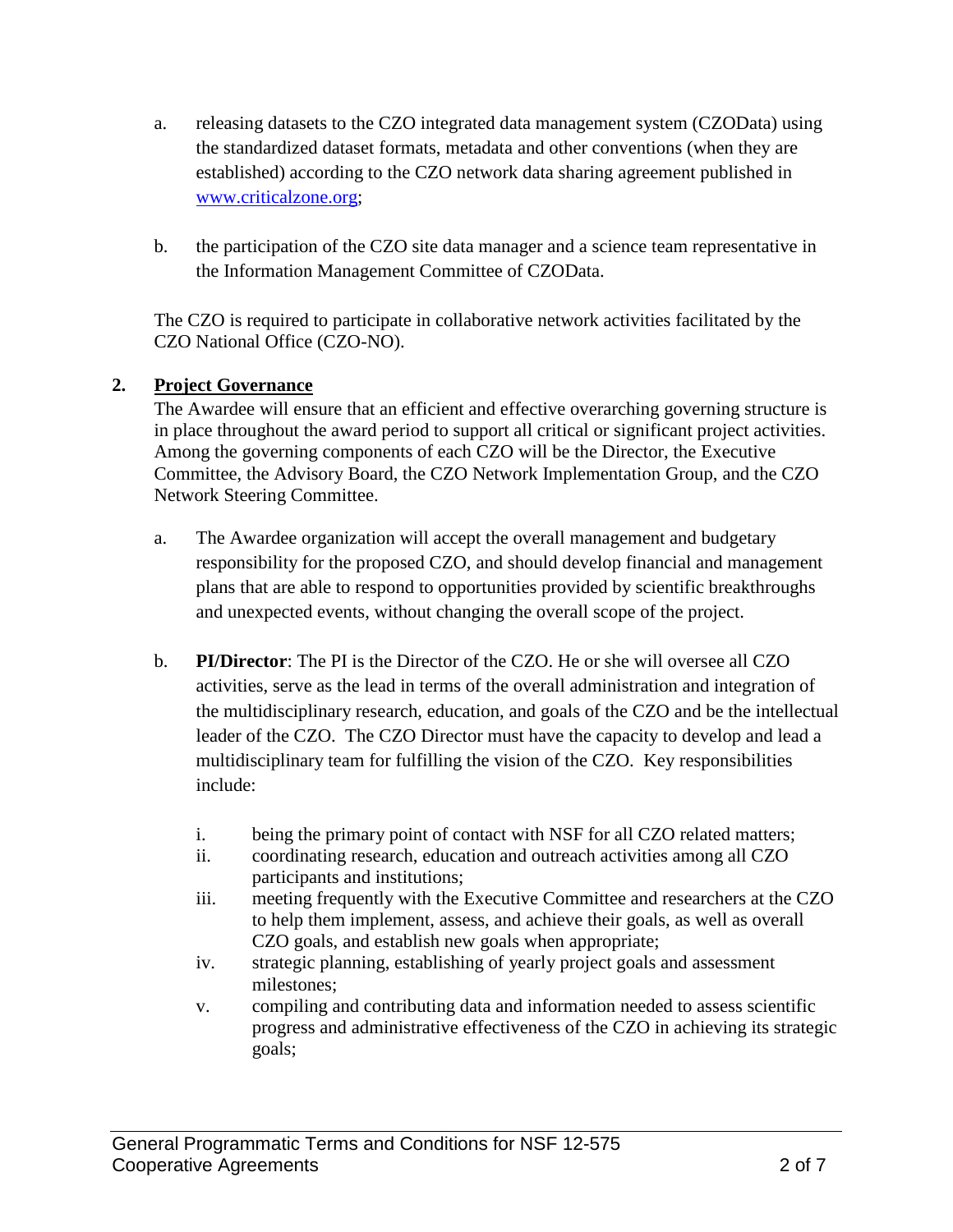- vi. submitting annual reports at least 90 days before the end of each funding period (e.g. end of the third quarter); these should include a work plan and a detailed budget for the coming year;
- vii. participating in NSF-initiated meetings and reviews conducted via telephone or site visit, as needed, during the course of the project;
- viii. communicating with the cognizant NSF Program Director to provide notifications of Advisory Board meetings and updates on assessments of progress against specified goals;
- ix. executing the EAR and CZO network's policies for data management and sharing;
- x. representing, together with a Co-PI, the CZO in the CZO network implementation group by participating in monthly teleconferences and semiannual face-to-face meetings held each Fall, and in conjunction with Spring annual CZO principal investigators meetings;
- xi. working with NSF to select the membership of the CZO Network Steering Committee; and,
- xii. being the primary point of contact with the CZO National Office for all CZO and network related matters.
- c. **The Executive Committee (EC):** The EC is a multidisciplinary governing body composed of the PI and three or more Co-PIs, representing the breadth of disciplines involved in the CZO project, including education and outreach. EC members have the management experience and qualifications to administer their component of the CZO, as well as the integration of components into the whole. The EC will aid the Director in making administrative decisions, governing the research programs, and overseeing the progress of the CZO as a whole. The EC will bring identified problems to the attention of the Director as necessary. The EC will be charged with management decisions concerning general operations and steering the CZO toward its goals. The EC will oversee the implementation of the CZO Management Plan, as stated in section 4.a, and training of postdocs, graduate students, undergraduate students, and other participants, volunteers and employees. The Director will prescribe duties to EC members as necessary. A member of the EC may replace or temporarily represent the Director, as necessary, and may be selected to represent the CZOs in the CZO Network Steering Committee. The EC will meet either face to face or virtually, at a minimum of once a month.
- d. **Advisory Board (AB):** The AB provides guidance and advice to the CZO on all activities on an annual basis. Members may be external or internal to the awardee institution but an appropriate balance should be maintained.
- e. **CZO Network Implementation Group (CZO-NIG):** The PI and a Co-PI of the CZO, along with the Director of the CZO-NO, will participate in the CZO-NIG. Among the goals of the CZO-NIG are to facilitate communication among CZOs. Communication will occur through monthly teleconferences and semi-annual face-toface meetings held (1) each Fall, and (2) in conjunction with Spring annual PI meetings.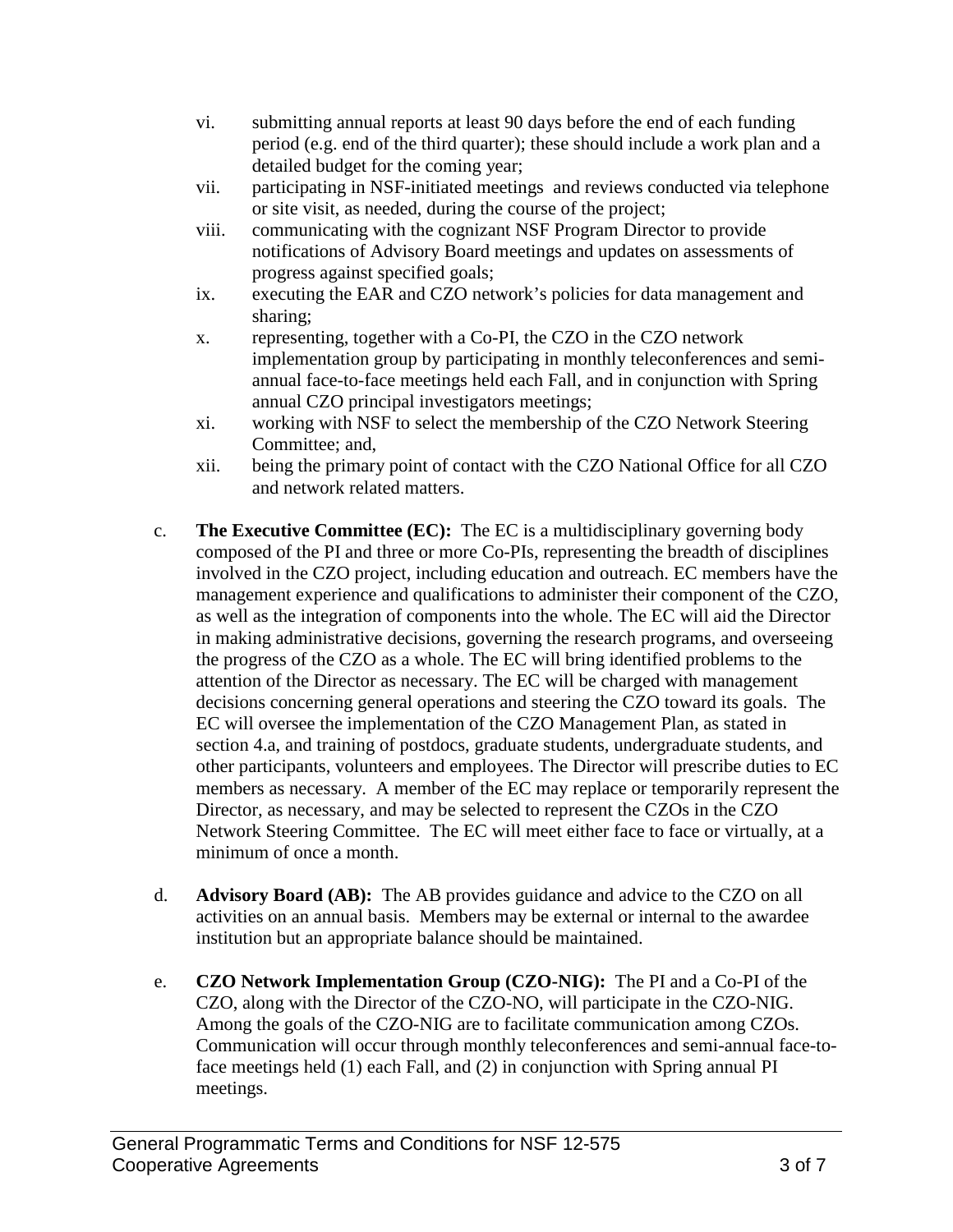f. **CZO Network Steering Committee (SC)**: The CZO PI, through the CZO-NIG, may work with NSF to form a Steering Committee, which will be composed of a minimum of five independent, highly qualify scientists whose expertise crosses the spectrum represented at the CZOs. Initial and replacement members of the SC should be approved by the cognizant NSF Program Directors. The SC will periodically review individual CZOs and the CZO Network.

# 3. **Governing Requirements**

The awardee will ensure efficient and effective performance of all project responsibilities by the governing components through the award period. The PI will cooperate and coordinate with the cognizant NSF Program Director by:

- a. providing advance notification of all Advisory Board meetings;
- b. providing written copies of Advisory Board meeting agendas and meeting reports (within three weeks of the conclusion of each meeting);
- c. compiling and contributing data and information needed to assess scientific progress and administrative effectiveness of the CZO in achieving its strategic goals;
- d. submitting annual and interim reports in a timely manner and in a form agreed upon with NSF;
- e. participating in NSF-initiated reviews conducted via telephone or site visit, as needed, during the course of the project; and
- f. responding to guidance from NSF, the CZOData project, and the CZO-NO in working to interface productively with other CZO projects.

## 4. **Reporting Requirements**

The Awardee will provide ad hoc and regular reports as designated by the NSF cognizant Program Director with content, format, and submission timeline specified by the NSF cognizant Program Director. The Awardee will submit all required reports via FastLane using the appropriate reporting category; excel spreadsheets for specific accounting are to be provided offline; for any type of report not specifically mentioned in FastLane, the CZO will use the 'Interim Reporting' function.

The Awardee is required to develop and submit for approval by the cognizant NSF Program Director:

a. **A CZO Management Plan (CZOMP):** The CZOMP will be prepared within the first 90 days of the effective date of the award. The CZOMP will contain sufficient milestones to allow the cognizant NSF Program Director to monitor progress being made and to determine if continued NSF support is warranted. Metrics will be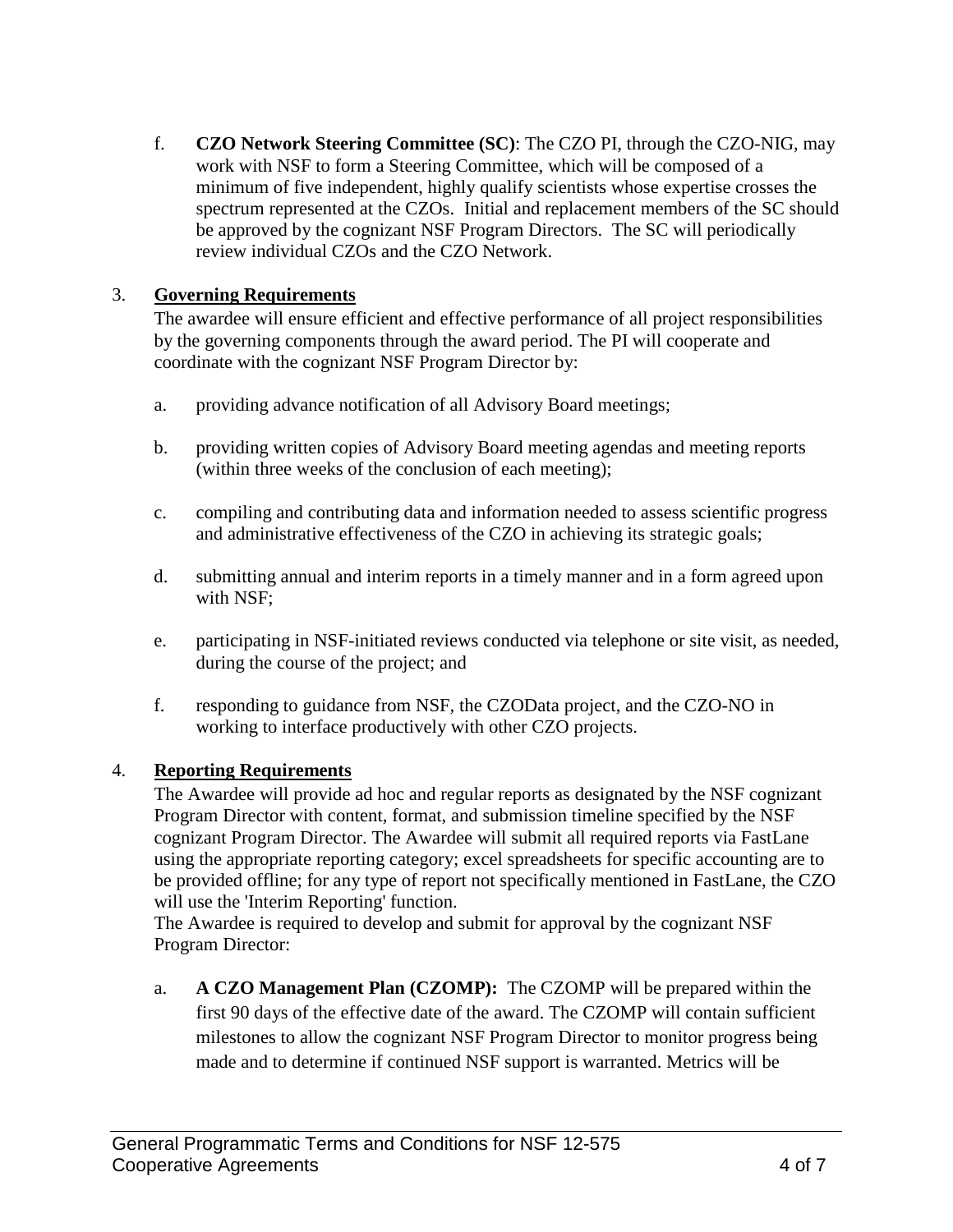identified for reaching these milestones and such milestone/metrics shall be reported as an integral part on any report to NSF. The CZOMP will:

- i. be a management plan for the integrated CZO activities;
- ii. present milestones, and process and performance metrics for the CZO;
- iii. identify goals, strategies, plans, and metrics for engaging other CZOs and the broad community in the CZO research activities;
- iv. identify goals, strategies, plans, and metrics for public outreach and education activities of the CZO, including broadening participation of underrepresented groups;
- v. include a diagram to explain the organizational relationships and reporting structure among the key areas of responsibility;
- vi. identify members of the CZO and explain their specific roles and areas of responsibility;
- vii. identify responsibilities of the lead and partner institutions/organizations;
- viii. explain the role of each key participant/component and explain the approach for integrating and managing all partners;
- ix. describe the processes to be used to prioritize CZO activities, including significant changes to the plan and adaptations to accommodate opportunities and new advances;
- x. describe the processes to select and integrate research projects with one another and with other CZO activities in the realm of both measurements and sample collection as well as modeling and model validation;
- xi. describe the processes to allocate funds and equipment to CZO activities and among partners;
- xii. include a Data Management Plan for the CZO;
- xiii. outline succession plans for the CZO leadership team if it became necessary.
- b. **A common measurement and data model plan:** In consultation with other CZOs and the CZOData project, the CZO will develop plans for (1) common measurements and protocols and (2) common data model and ontology. The CZO agrees to submit these plans to the cognizant Program Director within the first 120 days of the effective date of the award and to provide updates in annual reports.
- c. **Annual Project Reports**: An annual project report is to be submitted each year at the end of the third quarter. Each annual report will describe activities undertaken during the previous year, any specific alterations or changes to the plan to be implemented, and will include:
	- i. lists of CZO participants, including postdoctoral fellows, and undergraduate and graduate students, and summary of any changes to prior approved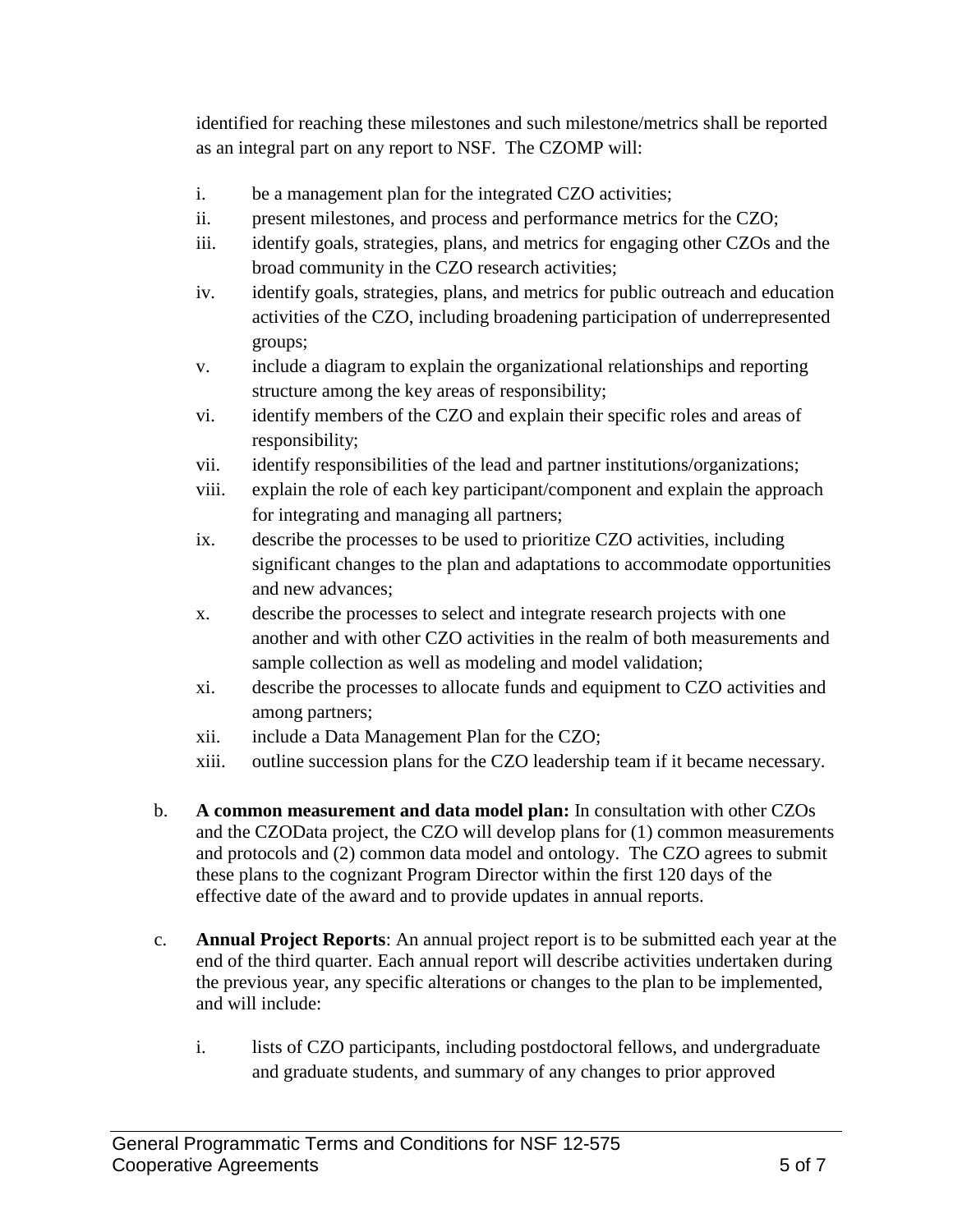personnel. Information will include demographic data and disciplinary background;

- ii. summary of status and results of research projects supported by the CZO and undertaken by participants, including web links to abstracts, theses, publications, and reports and products;
- iii. summary of status and results of education and outreach activities supported by the CZO, including student training and post-doc mentoring, meetings and lectures, abstracts and other publications;
- iv. summary of status and results of cross-CZO activities supported by the CZO, including working-group activities, data efforts, field and laboratory measurements, meetings and workshops, student training and post-doc mentoring, outreach, abstracts and other publications;
- v. summary of status and results of activities supported by the CZO and initiated by the CZO-NO; including brief descriptions of activities hosted by the CZO;
- vi. tabulation of defined performance metrics for the period and comparison with proposed goals;
- vii. lists of all publications and products from activities within the past year, including categories for published, accepted, and submitted;
- viii. an assessment of progress towards meeting the goals for engaging the broader community that are established in the CZOMP;
- ix. summarized results of evaluation forms submitted by participants of supported activities;
- x. information on any additional funding that impacts and/or overlaps the activities of the CZO, making clear the distinction between on-going research activities that are funded by other NSF awards, other agencies and/or organizations and the work done under the CZO award;
- xi. unanticipated collaborations, research projects, and other endeavors enabled or stimulated by the CZO or CZO-NO;
- xii. other impacts of the CZO activities, including local community engagement, and policy;
- xiii. data management;
- xiv. comparison of expenditures versus budget by program area/activity (with explanation of cost overruns), and indication of leveraging from other sources;
- xv. a plan for remedial action where project milestones in the CZOMP have been significantly impacted;
- xvi. problems likely to delay accomplishment of annual, strategic goals;
- xvii. description of programmatic goals and objectives with specific activities/timetable to be accomplished in the upcoming year; and
- xviii. projected budget with detailed justification that breaks down costs according to activity and includes individual budget subawards using the NSF Budget Form 1030 along with appropriate budget justifications (budget detail is to be provided offline in a spreadsheet).
- d. **Final Project Report:** Within 90 days following expiration of the award, a final project report must be submitted electronically via the NSF's Research.gov web site.